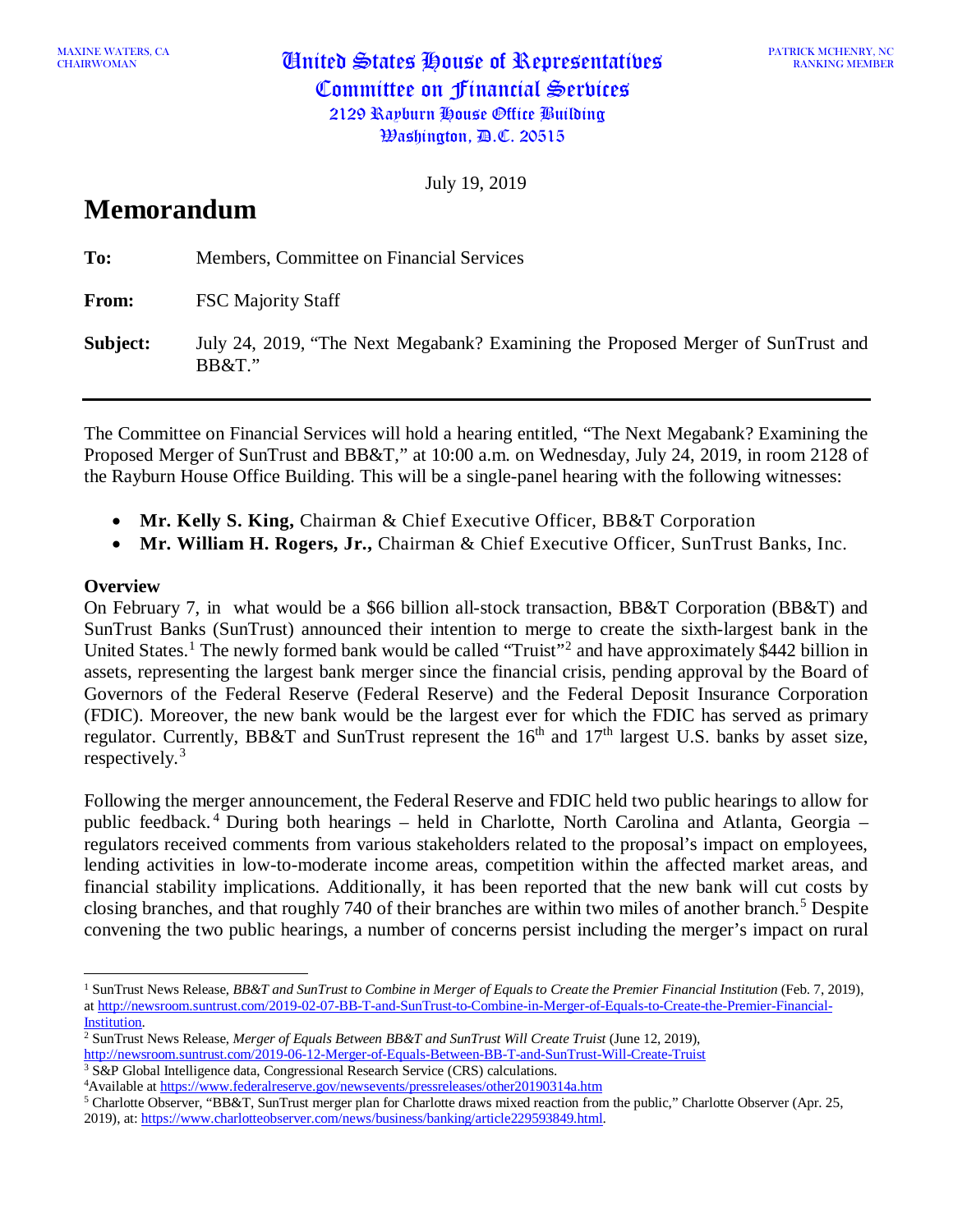and underserved markets.<sup>[6](#page-1-0)</sup> The Committee's hearing will examine this proposed merger, the concerns being raised, and whether the American public would be well served if the merger is ultimately approved.

## **Background**

Based in Winston-Salem, North Carolina, BB&T operates over 1,800 retail branches across 15 states and the District of Columbia. [7](#page-1-1) In addition to providing traditional banking services to consumers and businesses, BB&T also has several direct nonbank subsidiaries that provide a variety of financial services, including full-service securities brokerage, insurance products, indirect automobile lending, asset management and capital markets services. As of December 31, 2018, BB&T has nearly \$226 billion in total assets. With its principal office in Atlanta, SunTrust is a Georgia-chartered commercial bank that is a member of the Federal Reserve System. It operates over 1,100 licensed branches in 10 states and the District of Columbia.<sup>[8](#page-1-2)</sup> As of December 31, 2018, SunTrust has total assets of nearly \$216 billion. Comparingly, SunTrust provides similar banking services to consumers and businesses, however, SunTrust operates a larger investment banking business, while BB&T manages a broader range of insurance products and services.

Under the terms of the agreement,<sup>[9](#page-1-3)</sup> Mr. King will serve as Chairman and Chief Executive Officer of the new bank until September 12, 2021, after which time he will serve as Executive Chairman of both entities until March 12, 2022, and as a consultant to both entities until September 12, 2022. Mr. King will continue to serve on the board of directors of the new bank until the end of 2023. Mr. Rogers will serve as President and Chief Operating Officer of the new bank until September 12, 2021, at which time he will become Chief Executive Officer of the new bank. He will also serve on the board of directors of the new bank while serving as President and Chief Operating Officer and then as Chief Executive Officer. When Mr. King ceases to serve as Executive Chairman on March 12, 2022, Mr. Rogers will also become Chairman of the board of directors of the new bank. Currently, BB&T and SunTrust are evaluating which of their respective current directors will serve on the combined bank's board of directors.

Furthermore, on July 16, 2019, the two banks announced a Truist Bank Community Benefits Plan to lend or invest \$60 billion to low- and moderate-income (LMI) borrowers and in LMI communities over a threeyear period from 2020 to 2022. The \$60 billion three-year commitment includes: \$31 billion for home purchase mortgage loans to LMI borrowers, LMI geographies, minority borrowers and/or majorityminority geographies; \$7.8 billion for lending to small businesses and to support the growth of businesses with revenues less than \$1 million; \$17.2 billion in Community Development Lending (CDL) to support affordable housing development, small business growth lending to nonprofits that support the LMI community; and \$3.6 billion in Community Reinvestment Act (CRA) Qualified Investments and Philanthropy, of which \$120 million will be designated for CRA-qualified philanthropic giving. Additionally, the new bank plans to open at least 15 new branches in LMI and/or majority minority communities across its future footprint.<sup>[10](#page-1-4)</sup>

## **Bank Merger Approval Process**

<span id="page-1-0"></span><sup>6</sup> *See* Letter from Chairwoman Waters to Federal Reserve Board Chairman Powell and FDIC Chairman McWilliams regarding proposed merger between BB&T and SunTrust (May 8, 2019), at

[https://financialservices.house.gov/news/documentsingle.aspx?DocumentID=403735.](https://financialservices.house.gov/news/documentsingle.aspx?DocumentID=403735)

<span id="page-1-1"></span><sup>7</sup> BB&T also maintains a foreign branch office in the Cayman Islands.

<span id="page-1-2"></span><sup>8</sup> SunTrust Bank also maintains a foreign branch office in the Cayman Islands.

<span id="page-1-3"></span><sup>9</sup> Supra note 1.

<span id="page-1-4"></span><sup>10</sup> SunTrust, *BB&T and SunTrust Announce \$60 Billion Truist Bank Community Benefits Plan* (July 16, 2019), at

[http://investors.suntrust.com/news/news-details/2019/BBT-and-SunTrust-Announce-60-Billion-Truist-Bank-Community-Benefits-](http://investors.suntrust.com/news/news-details/2019/BBT-and-SunTrust-Announce-60-Billion-Truist-Bank-Community-Benefits-Plan/default.aspx)[Plan/default.aspx](http://investors.suntrust.com/news/news-details/2019/BBT-and-SunTrust-Announce-60-Billion-Truist-Bank-Community-Benefits-Plan/default.aspx)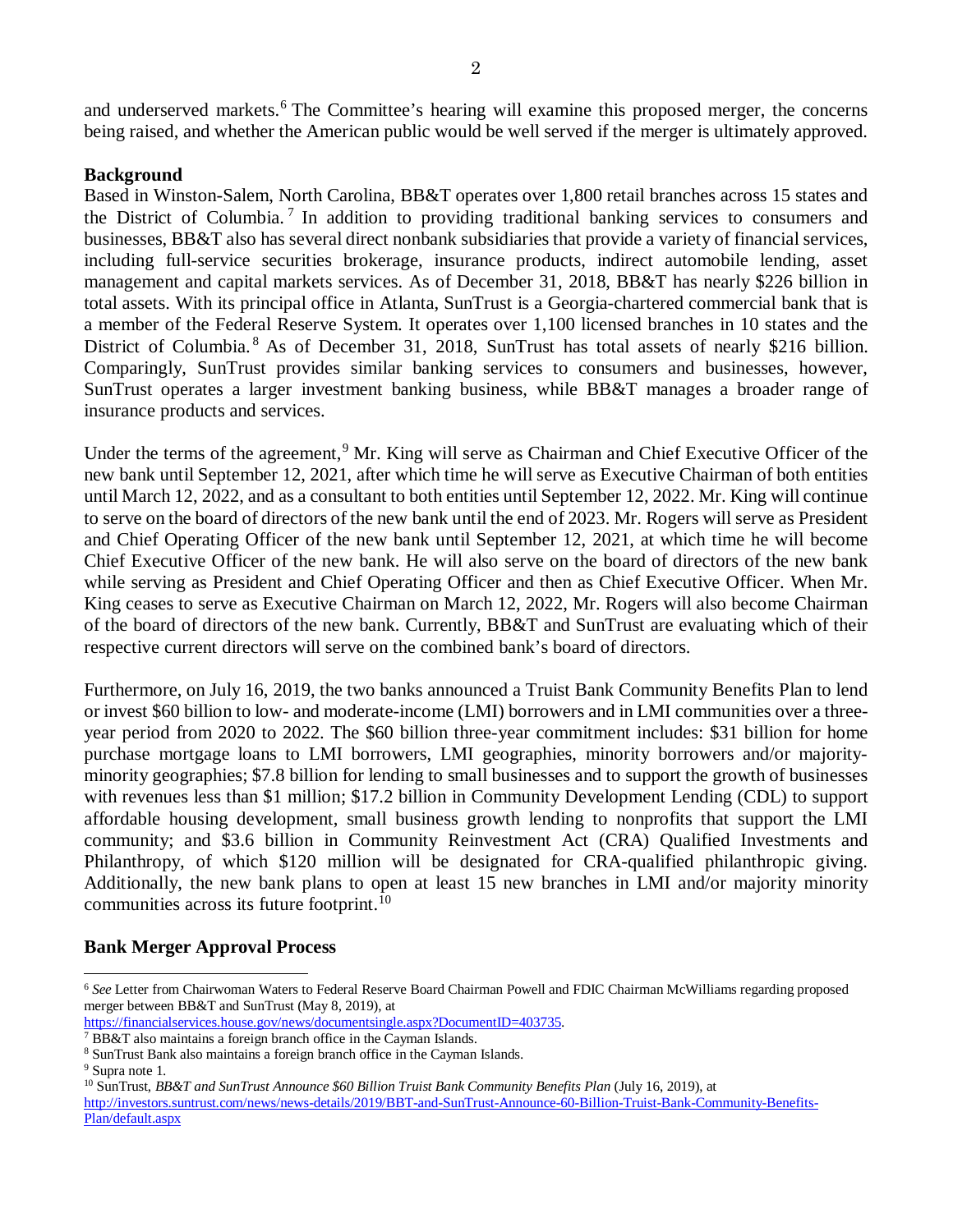Under the Bank Holding Company Act, mergers or acquisitions involving control of at least 5% of the acquired bank's shares must be approved by the Federal Reserve.<sup>[11](#page-2-0)</sup> Depending on the banks' legal structure, FDIC or Office of the Comptroller of the Currency (OCC) approval may also be required.<sup>[12](#page-2-1)</sup> The Federal Reserve is required to give notice of the merger application to relevant federal and state bank supervisors, allowing them a chance to provide their recommendations to the Federal Reserve. Prior to approving a merger, the Federal Reserve considers, among other things, seven factors<sup>[13](#page-2-2)</sup> when evaluating an application, specifically: (1) competitive factors, such as whether the merged entity would have monopoly power or anti-competitive effects on the business of banking in any part of the country or whether the public interest in the second factor outweighs any adverse effects on competition; (2) banking and community factors, such as whether the merger serves the convenience and needs of the community; (3) supervisory factors, such as whether the Federal Reserve will have access to all necessary information about the companies; (4) the treatment of certain bank stock transactions when creating a bank holding company; (5) management factors, including whether the banks' officers, directors, and principal shareholders have competence, experience, and integrity; (6) the banks' compliance with money laundering laws and regulations; and (7) financial stability issues, such as whether the merger poses a concentrated systemic risk to the United States banking or financial system.

In addition, banks merging must have a favorable record of consumer compliance and compliance with the Community Reinvestment Act.<sup>[14](#page-2-3)</sup> It is important to note that on 16 occasions, between 2006 and 2017,<sup>[15](#page-2-4)</sup> the Federal Reserve required the banks involved in a merger to sell off branches.<sup>[16](#page-2-5)</sup> According to the Federal Reserve, its "Board of Governors can approve or deny any filing. The Board also may delegate a filing to the [Federal] Reserve Bank, the Secretary of the Board, or the Board's Director of Banking Supervision and Regulation, as appropriate."<sup>[17](#page-2-6)</sup> The Fed may grant a conditional approval to a merger, if it believes that changes must be made in order for the merger to be consistent with the statutory factors and requirements discussed above.<sup>[18](#page-2-7)</sup>

## **Bank Merger Trends**

The Federal Reserve has approved the majority of bank merger proposals. However, the Federal Reserve set a record in 2018. According to its own research, the Federal Reserve approved 95% of bank merger applications last year — its highest approval rate since it began keeping track in 2011.<sup>[19](#page-2-8)</sup> In fact, between 2006 and 2017, over 3,800 merger applications were submitted to the agency. During this eleven-year

<span id="page-2-0"></span><sup>11</sup> 12 U.S.C. §1842. Under the Bank Merger Act (12 U.S.C. §1828(c)), the Fed also approves mergers involving depository institutions for which they are the primary regulator, including state member banks (i.e., commercial banks that belong to the Federal Reserve system), thrift holding companies, and state member thrifts.

<span id="page-2-1"></span><sup>&</sup>lt;sup>12</sup> The OCC approves mergers for national banks and the FDIC approves mergers for non-member state banks under the Bank Merger Act. A bank holding company may own either or both of these types of subsidiaries. In the case of the BB&T/SunTrust merger, FDIC approval is also required. See Federal Reserve, Federal Deposit Insurance Corporation, "Proposal by BB&T Corporation to Acquire SunTrust Banks, Inc.," 84 Federal Register 10517, March 21, 2019.

<span id="page-2-2"></span><sup>13</sup> 12 U.S.C. §1842(c)

<span id="page-2-3"></span><sup>14</sup> P.L. 95-128

<span id="page-2-4"></span><sup>15</sup> Federal Reserve, *Letter to the Honorable Elizabeth Warren*, May 10, 2018, p. 3, at <https://www.warren.senate.gov/imo/media/doc/Powell%20Response%20re%20Mergers.pdf.>

<span id="page-2-5"></span><sup>&</sup>lt;sup>16</sup> BB&T and SunTrust are proposing some divestitures in their application. In other cases, they argue divestitures are not warranted despite exceeding the safe harbor guidelines. See BB&T Corporation, *Application to the Board of Governors of the Federal Reserve System*, Statistical Annex, March 8, 2019, p. 3.

<span id="page-2-6"></span><sup>&</sup>lt;sup>17</sup> Federal Reserve, "Electronic Applications and Applications Filing Information," webpage, at [https://www.federalreserve.gov/supervisionreg/afi/filingstages.htm.](https://www.federalreserve.gov/supervisionreg/afi/filingstages.htm)

<span id="page-2-7"></span> $18$  12 CFR 225.13(d).

<span id="page-2-8"></span><sup>19</sup> Jeremy Kress, "Fed is a Rubber Stamp for Bank Mergers," *American Banker*, April 10, 2019, at [https://www.americanbanker.com/opinion/fed-is-a-rubber-stamp-for-bank-mergers-its-a-problem.](https://www.americanbanker.com/opinion/fed-is-a-rubber-stamp-for-bank-mergers-its-a-problem)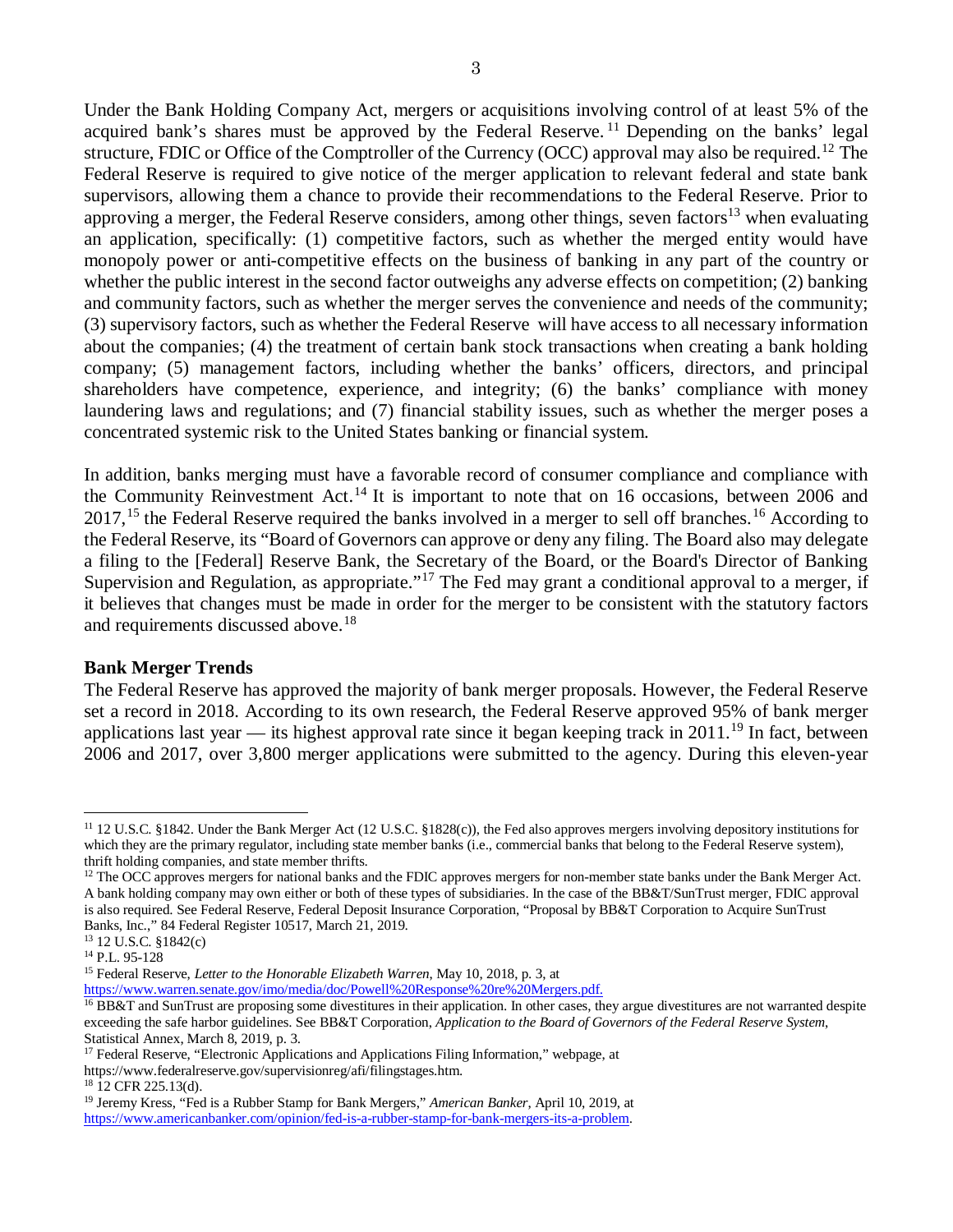period, while 503 applications were withdrawn, 3,316 applications were approved and the Federal Reserve never formally rejected any merger application.

Peaking during the 1990s, bank merger activity averaged roughly 600 a year during the decade, reaching its highest levels in 1997 with 725 announced transactions.<sup>[20](#page-3-0)</sup> Merger activity then declined through the 2000s and the financial crisis hampered activity within the industry, highlighted by a cyclical low of 179 mergers announced in 2009. Notably, during this period, a few large banks acquired several major weakened or failing banks. For example, the Federal Reserve and FDIC facilitated the 2008 acquisitions of Wachovia by Wells Fargo,  $21$  and of Washington Mutual by JP Morgan.  $22$ 

Since the financial crisis, merger activity increased and then stabilized, averaging 239 mergers per year between 2010 and 2018<sup>[23](#page-3-3)</sup> However, the instances of large institutions merging have been infrequent and show no upward trend during the period. According to a Congressional Research Service (CRS) analysis, most announced mergers involve the acquisition of relatively small banks. Since 2010, in 88% of cases when a bank acquires another bank, the acquired bank had assets of less than \$1 billion, and 1% of acquisitions were for banks with greater than \$10 billion in assets. Among the bank mergers with more than \$10 billion in assets, the proposed merger between BB&T and SunTrust remains a significant outlier. For comparison, SunTrust, with nearly \$216 billion in assets, making it more than twice as large as the next biggest acquired bank in the post-crisis period (ING Bank with \$92.2 billion in assets was acquired by Capital One in a deal announced in 2010), and more than five times as large as the largest acquisition in the last six years (First Niagara with \$39.4 billion in assets was acquired by KeyCorp in a deal announced in 2015). $24$ 

Furthermore, experts have suggested mergers activity would increase following the passage of Senator Crapo's financial deregulatory bill in 2018.<sup>[25](#page-3-5)</sup> Such consolidation will result in fewer banks (and branches) and deposits being held within larger financial institutions. This trend could leave certain markets that have been traditionally served by smaller depository institutions, particularly rural areas, unserved or underserved.

## **Perspectives from Advocates and Opponents of the Proposed Merger**

BB&T and SunTrust have characteristics that identify as "regional" banking organizations. Both banks have large amounts of assets, mainly attributable to a single depository institution. In addition, both have a relatively high concentration in loan making and deposit taking and a less-than-national geographic footprint. Regional bank proponents<sup>[26](#page-3-6)</sup> argue these characteristics make banks, like BB&T and SunTrust, similar to "community" banks, arguing that certain regulations aimed at megabanks should be applied based on criteria that regional banks would not meet. Opponents of this position,  $27$  citing the size of the banks' exposures and the amount of available resources for compliance, contend it is appropriate to subject

<span id="page-3-1"></span><span id="page-3-0"></span><sup>20</sup> Federal Deposit Insurance Corporation (FDIC) data a[t https://www.fdic.gov/bank/statistical/stats/2019mar/fdic.xls, C](https://www.fdic.gov/bank/statistical/stats/2019mar/fdic.xls)RS calculations. <sup>21</sup> Scott G. Alvarez, *The Acquisition of Wachovia Corporation by Wells Fargo & Company*[, The Federal Reserve System, Testimony](https://www.federalreserve.gov/newsevents/testimony/alvarez20100901a.htm.)  Before the Financial Crisis Inquiry Commission, Washington, DC, September 10, 2010, at <https://www.federalreserve.gov/newsevents/testimony/alvarez20100901a.htm.>

<span id="page-3-2"></span><sup>22</sup> Eric Dash and Andrew Ross Sorkin, "Government Seizes WaMu and Sells Some Assets," *The New York Times*, September 25, 2008.

<span id="page-3-4"></span><span id="page-3-3"></span><sup>&</sup>lt;sup>23</sup> Federal Deposit Insurance Corporation (FDIC) data a[t https://www.fdic.gov/bank/statistical/stats/2019mar/fdic.xls, C](https://www.fdic.gov/bank/statistical/stats/2019mar/fdic.xls)RS calculations. <sup>24</sup> S&P Global Intelligence data, CRS calculations.

<span id="page-3-5"></span><sup>&</sup>lt;sup>25</sup> For example, see CNBC, Bank mergers will 'absolutely' accelerate thanks to regulation rewrite, predicts analyst Mike Mayo (March 16, 2018), at https://www.cnbc.com/2018/03/16/bank-mergers-will-absolutely-accelerate-pr

<span id="page-3-6"></span><sup>&</sup>lt;sup>26</sup> Available at<https://bankingjournal.aba.com/2019/01/aba-supports-proposals-to-tailor-regulatory-framework-for-regional-banks/>

<span id="page-3-7"></span><sup>&</sup>lt;sup>27</sup> Available at<http://ourfinancialsecurity.org/current-issues-2/regulation-of-large-regional-banks/>